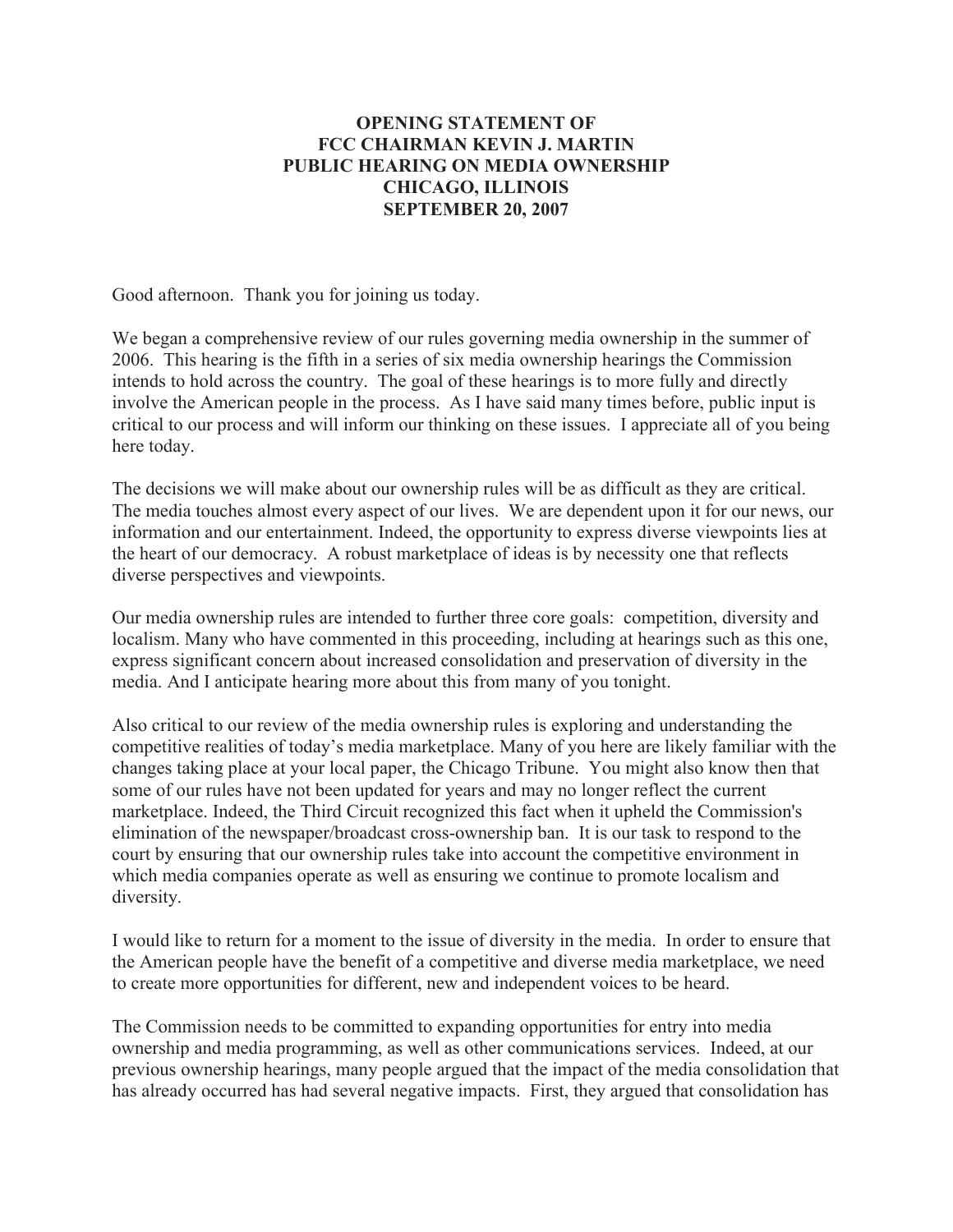limited the number of channels available to minorities and new entrants. Second, they argued that it has made it more difficult for independent programmers. And third, they argued that it has made it easier for large media companies to advertise products by integrating them into programs without notice.

Regardless of whether the Commission makes any changes to its ownership rules, these are important issues that the Commission should address.

First, the limited number of channels available in the broadcast television and radio spectrum bands and the high start-up cost of building a station are significant barriers to entry into broadcasting. It can be very difficult for anyone – especially a new voice – to find an available channel and gather enough capital to build a new broadcast station. I believe the Commission that should help small and independently-owned businesses overcome these obstacles by allowing them to lease some of an existing television station's broadcast spectrum to distribute their own programming.

As we have just heard, all television broadcasters are required to begin broadcasting in digital in 2009. This conversion to digital enables broadcasters to fit a single channel of programming into a smaller amount of spectrum. Often, there is additional spectrum left over that could be used to air additional channels. Small and independently owned businesses should be able to take advantage of this extra unused capacity and operate their own broadcast channel. This new station would be able to air its own programs and obtain all the accompanying rights and obligations of other broadcast stations, such as public interest obligations and carriage rights on cable and satellite systems. Moreover, we have had similar policies with low-power FM and leased access to create additional opportunities in radio and cable.

There is already a real world example of a similar type of arrangement. Post-Newsweek provides for carriage of Latino Alternative TV (LATV) programming on its multicast channels in Miami, Orlando, Houston, and San Antonio. The Commission currently is considering adopting this idea of allowing small and independently owned businesses and other qualified designated entities to use some of broadcasters' digital capacity.

In this same rulemaking, the Commission is also seeking comment on several other proposals to allow "qualified designated entities" to more easily get into broadcasting such as by allowing them to purchase expired construction permits and be allotted additional time to construct the broadcast facilities.

Second, many argue that in today's media environment it is oftentimes difficult for independent and niche networks to get carried by cable and satellite providers. For example, the Black Family Channel recently announced it was becoming an online-only channel and would no longer be shown on TV. Rick Newberger, chief executive of the Black Family Channel, was quoted in one newspaper article about the announcement saying, "Today, if you want to start a cable network, it might be easier to schedule a ride to the moon."

I believe the Commission could take several steps to make it easier for independent programmers. For example, just last week, the Commission asked whether we should limit the ability of large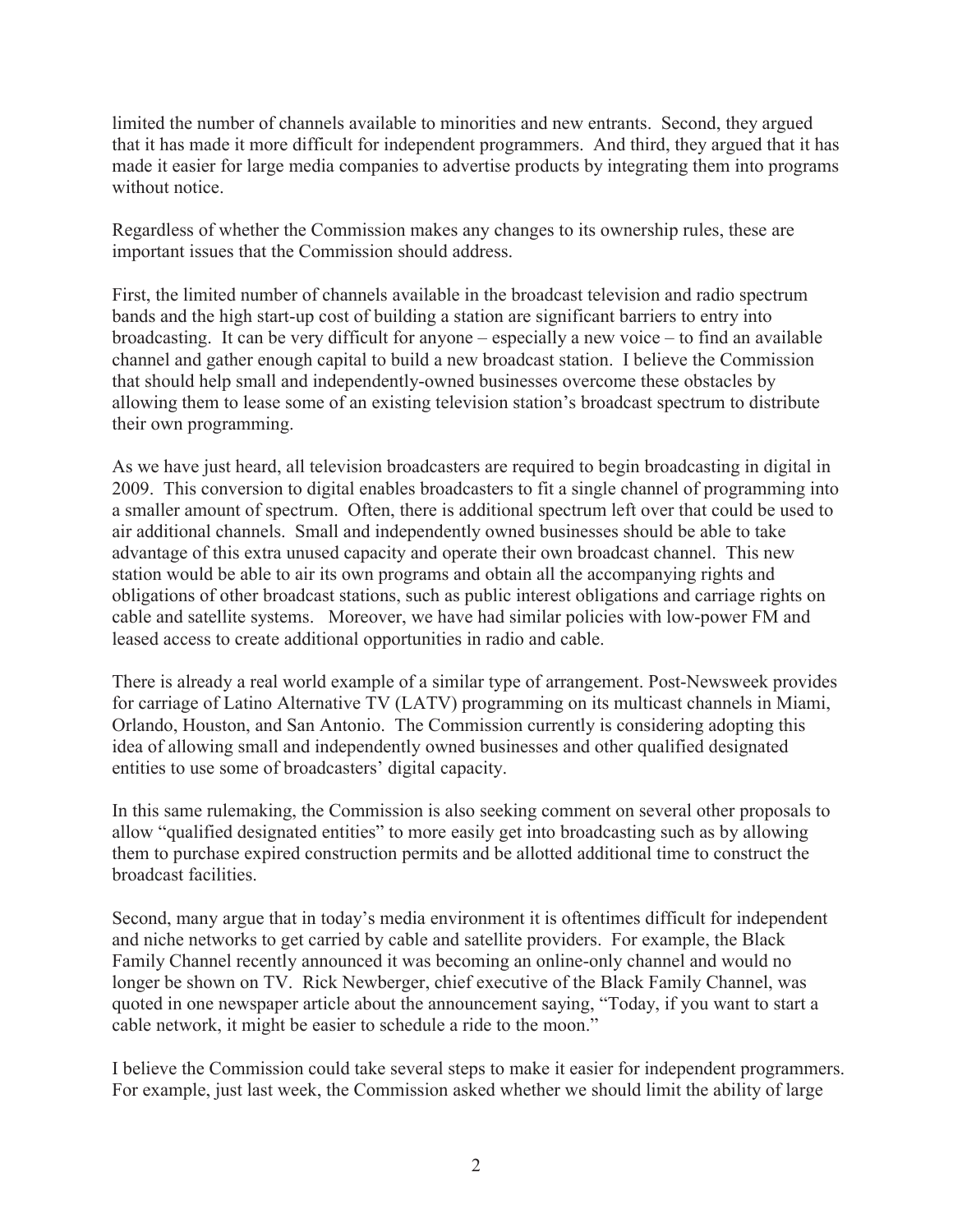media companies to tie or bundle their programming. I also believe offering cable and satellite channels on a more a la carte basis such as in smaller bundles or themed tiers could benefit minority consumers and increase programming diversity. In addition, I also think the Commission should reexamine the cable leased access rules to better encourage independent programmers.

Eliminating tying and giving consumers more choice would be an important step toward leveling the playing field between independent programming voices – those not affiliated with the large broadcast, cable and satellite distributors – and competing channels that are owned by cable and satellite. Under the current system, many cable and satellite-owned networks are bundled into the offerings not necessarily because viewers are demanding them, but because the distributor has a financial interest in maximizing their distribution. Under a system in which viewers do the choosing, those channels that do not benefit from a corporate parent will be able to attract viewers on a more equal footing.

But you don't have to take my word on it. In a joint letter to the U.S. Congress Consumers Union, Consumer Federation of America, Free Press and Communications Workers of America said it the best: "Cable companies act as gatekeepers over the programming allowed into the expanded basic package, preventing independent content producers from reaching viewers. By allowing consumers to vote with their wallets rather than forcing them to buy channels they never watch, the marketplace will responding by providing more diverse and higher quality programming that consumers demand."

While I believe all consumers would benefit from channels being sold in a more a la carte manner, minority consumers, such as those living in Spanish speaking homes, might benefit most of all. For example, cable providers often require subscribers to purchase dozens if not hundreds of channels in order to get Spanish language programming – and then they must often pay an additional cost. Under a la carte, however, Spanish speaking homes could purchase only Spanish language channels without having to pay for numerous other channels they may not be interested in.

Finally, I want to highlight one other media issue that is increasingly affecting consumers. At our very first media ownership hearing in Los Angeles, several witnesses raised concerns about the issue of product integration. TiVos and DVRs now allow viewers to more easily skip commercials. As a result, networks may be turning to more subtle and sophisticated means of incorporating commercial messages into traditional programming. As these techniques become increasing prevalent, there is a growing concern that our sponsorship identification rules fall short of their ultimate goal: to ensure that the public is able to identify both the commercial nature of the programming as well as its source. I believe it is important for consumers to know when someone is trying to sell them something and that it is appropriate for the Commission to examine these issues. Accordingly, I recently circulated a Notice of Proposed Rulemaking to my colleagues seeking comment on the relationship between the Commission's sponsorship identification rules and increasing industry reliance on embedded advertising techniques. Specifically, this Notice seeks comment on whether it is necessary to amend the Commission's sponsorship identification rules to ensure adequate disclosure to the public. I hope that the Commission moves forward quickly on initiating this inquiry.